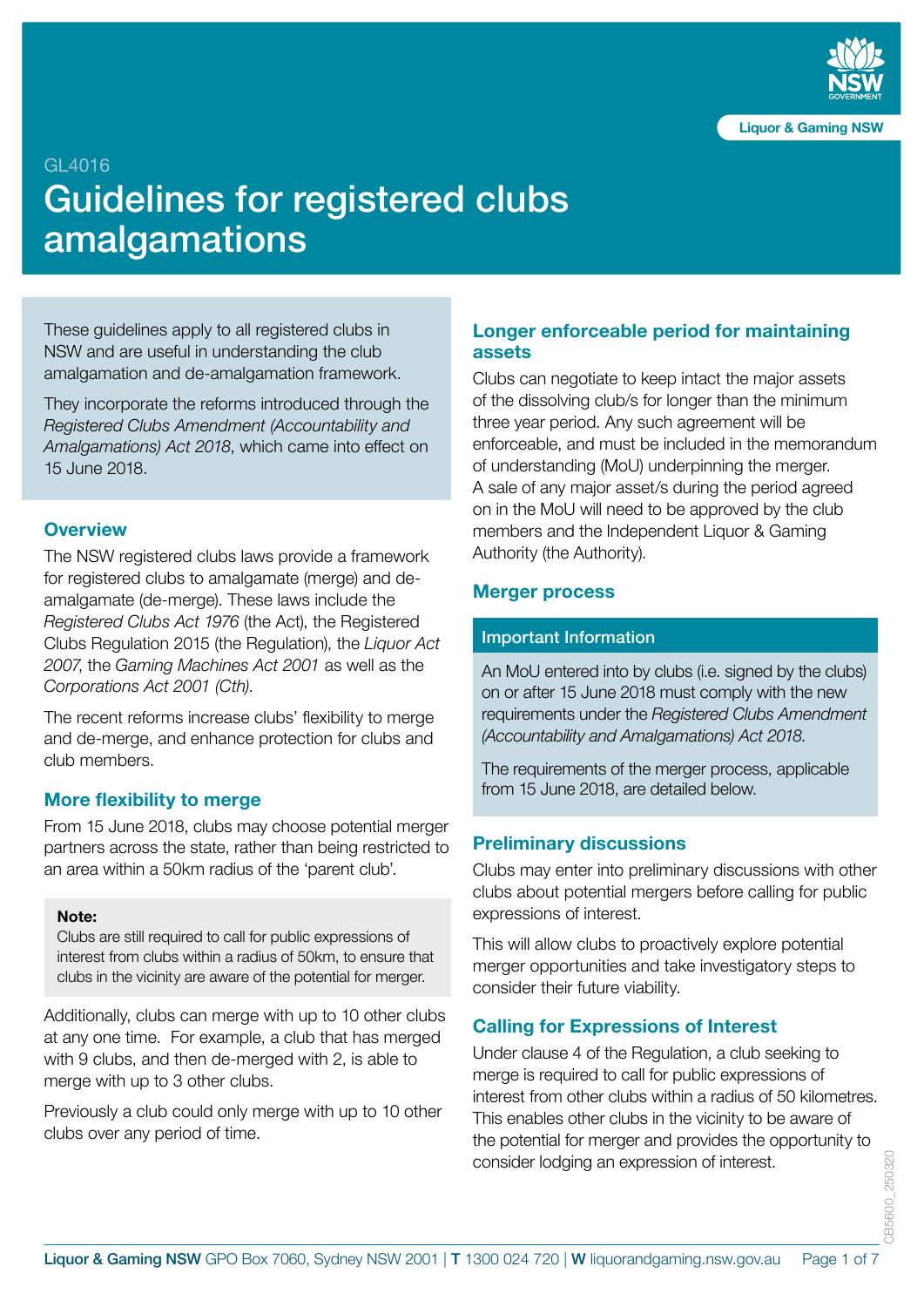### **Unsolicited offers**

Clubs may make unsolicited expressions of interest to other clubs at any time.

This will allow clubs to take proactive steps in enhancing their financial viability and/or expanding their services and amenities to their members and community.

### **Disclosure requirements**

Clubs must ensure their members are informed about their intention to merge and any merger offers and/ or expressions of interest received. Section 17AE of the Act and clauses 4 and 5 of the Regulation set out these disclosure requirements.

### Disclosure of intent to merge

Clubs proposing to merge are required to notify their members of a proposed merger by displaying a notice on a notice board on the club's premises and the club's website (if any).

### Annual disclosure of offers received

At each annual meeting, clubs are required to give notice of each expression of interest and unsolicited merger offer received within the previous 12 months.

### Disclosure before considering an MoU

Before a club can proceed with a proposed merger, it must notify its members of any other expressions of interest and unsolicited offers received in the previous 12 months. This must occur before entering into an MoU.

As such a club may, in its notice of intent to merge, include notice of other merger offers and expressions of interest it received. Alternatively, a club may notify its members of its intent to merge, and of any other offers received, in separate notices.

As part of the notification of other offers, clubs can promote transparency to their members by providing the following information:

- $\blacktriangle$  The name of the club/s:
- ▲ Outline of how the proposed management of the dissolved club will proceed;
- ▲ Intentions about future direction of the merged club; and
- **I** Intentions about the future of major assets and the proposed timeframe for keeping those assets intact.

### **Memorandum of Understanding**

Clubs proposing to merge must enter into an MoU. Clause 7 of the Regulation sets out the requirements that the MoU must address, which includes:

- $\blacktriangle$  The management of the dissolved club including its premises, facilities and the level of autonomy of that management;
- ▲ The traditions, amenities and community support which the merged club will continue;
- $\blacktriangle$  Intentions about the merged club's future direction;
- ▲ Extent of protection for the merged club's employees;
- ▲ Intentions about the major assets of the dissolved club, including any core property, cash or investments, or gaming machine entitlements;
- $\blacktriangle$  Risks of not meeting such intentions about these assets and how these risks will be addressed;
- ▲ Any agreement about the timeframe to keep intact the major assets (i.e. if longer than the 3 years); and
- ▲ Circumstances and the agreed timeframe in which the merged club may stop trading on the dissolved club's premises or substantially change the objects of the dissolved club.

### **Disclosure of MoU**

Once the MoU is finalised, clubs are required to make it available to the members of each club party to the proposed amalgamation, at least 21 days before any meeting to vote on the amalgamation, including by way of inspection on each club's premises and on their websites (if any).

## **In-principle approval by members of the MoU**

Each club proposing to merge must have the in-principle approval of their members for the amalgamation at separate extraordinary general meetings.

As noted above, the MoU underpinning the amalgamation should be made available to members at least 21 days before the meeting.

### **Separate class of members**

The 'parent club' must establish the members of the dissolved club/s as a separate class of members under its rules before the amalgamation is completed.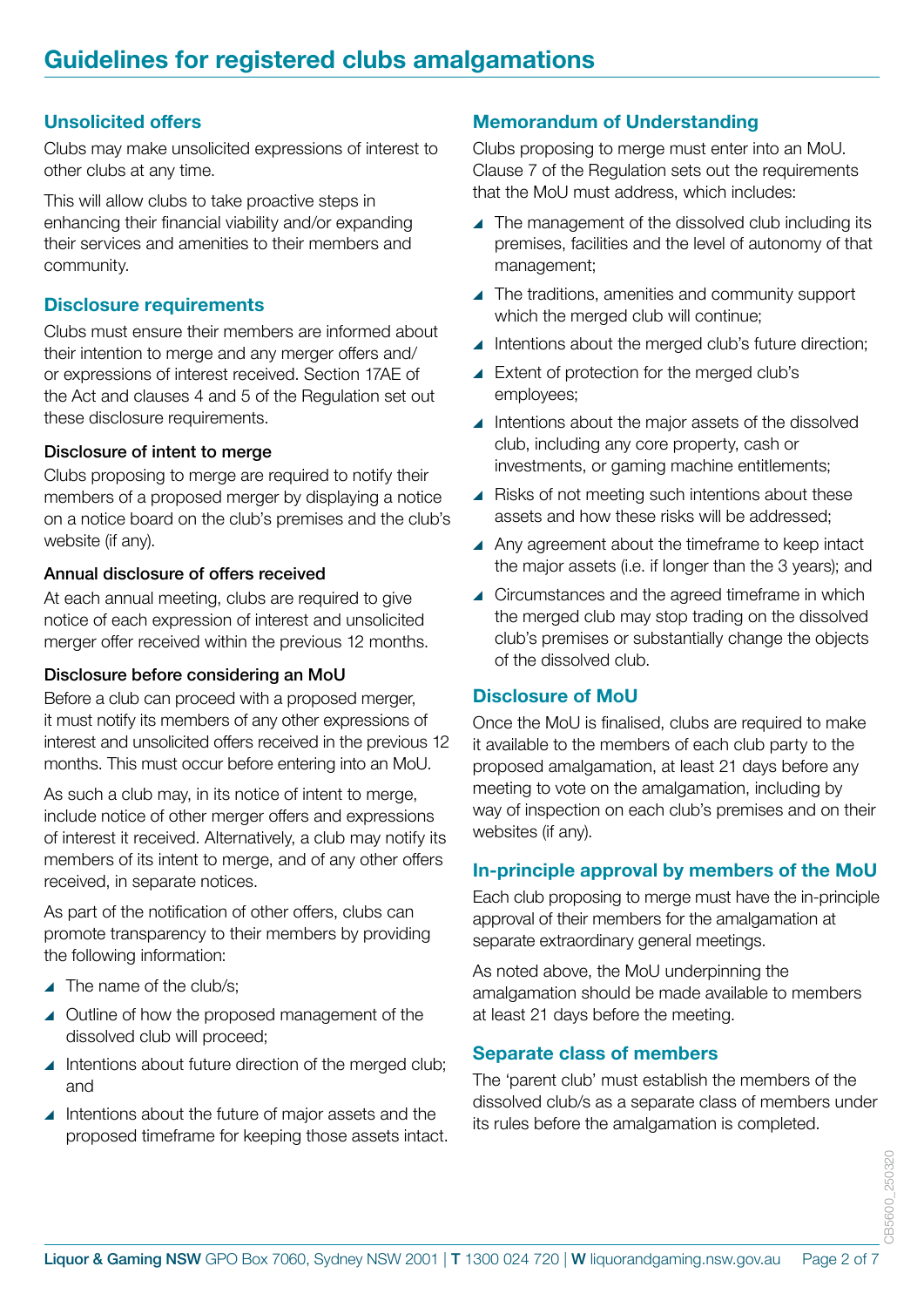### **Authority approval**

Clubs must apply to the Authority for the transfer of club licences from the dissolved club/s to the continuing/new 'parent club' as the final step in the merger process under section 60 of the *Liquor Act 2007*.

However, under section 17AEB of the Registered Clubs Act, the Authority must be satisfied of the following before it can approve the transfer:

- $\blacktriangle$  the parent club constitutes a registered club i.e. it will meet the requirements set out in section 10(1) of the Act;
- $\blacktriangle$  the parent club will be financially viable;
- $\blacktriangle$  the proposed merger is in the interests of members of each of the clubs; and
- $\blacktriangle$  the members of each club have approved inprinciple the proposed merger at separate extraordinary general meetings.

Clubs need to provide supporting documents to demonstrate this, along with the licence transfer application. This may include:

- $\blacktriangle$  the copy of the expression of interest;
- $\blacktriangle$  the MoU:
- ▲ annual reports and financial statements of the parent club;
- $\blacktriangle$  the notice of proposed merger that was displayed on the premises and websites (if any) of each club;
- $\blacktriangle$  the notice of the extraordinary general meetings of each club (noting that this may be combined with the notice of intent to amalgamate);
- $\blacktriangle$  the minutes of the extraordinary general meetings of each club;
- $\blacktriangle$  the parent club's constitution;
- current ASIC Company extract of each club;
- ▲ clubs' licence documents/details;
- ▲ accountability disclosures register for each club;
- $\blacktriangle$  legislative checklist (as below).

This is not an exhaustive list and other supportive documentation may be requested.

The Authority will take into consideration any submission received about the merger and/or licence transfer. Submissions can be made by any person, and must be made in writing and within 30 days from the date of the licence transfer application. The Authority may extend this 30 day period if it thinks fit.

### **Legislative checklist**

The legislative checklist that follows is intended to help clubs identify the legislative obligations they need to meet in order for the Authority to approve the club licence transfer. Along with a statement of compliance of this checklist, clubs are encouraged to provide all relevant supporting documentation with their application to reduce any delays.

### **For further information**

To find out more about the club accountability requirements, contact L&GNSW:

- ் [liquorandgaming.nsw.gov.au](http://www.liquorandgaming.nsw.gov.au)
- $\circledcirc$ contact.u[s@liquorandgaming.nsw.gov.au](mailto:contact.us%40liquorandgaming.nsw.gov.au?subject=)
- $\%$  1300 024 720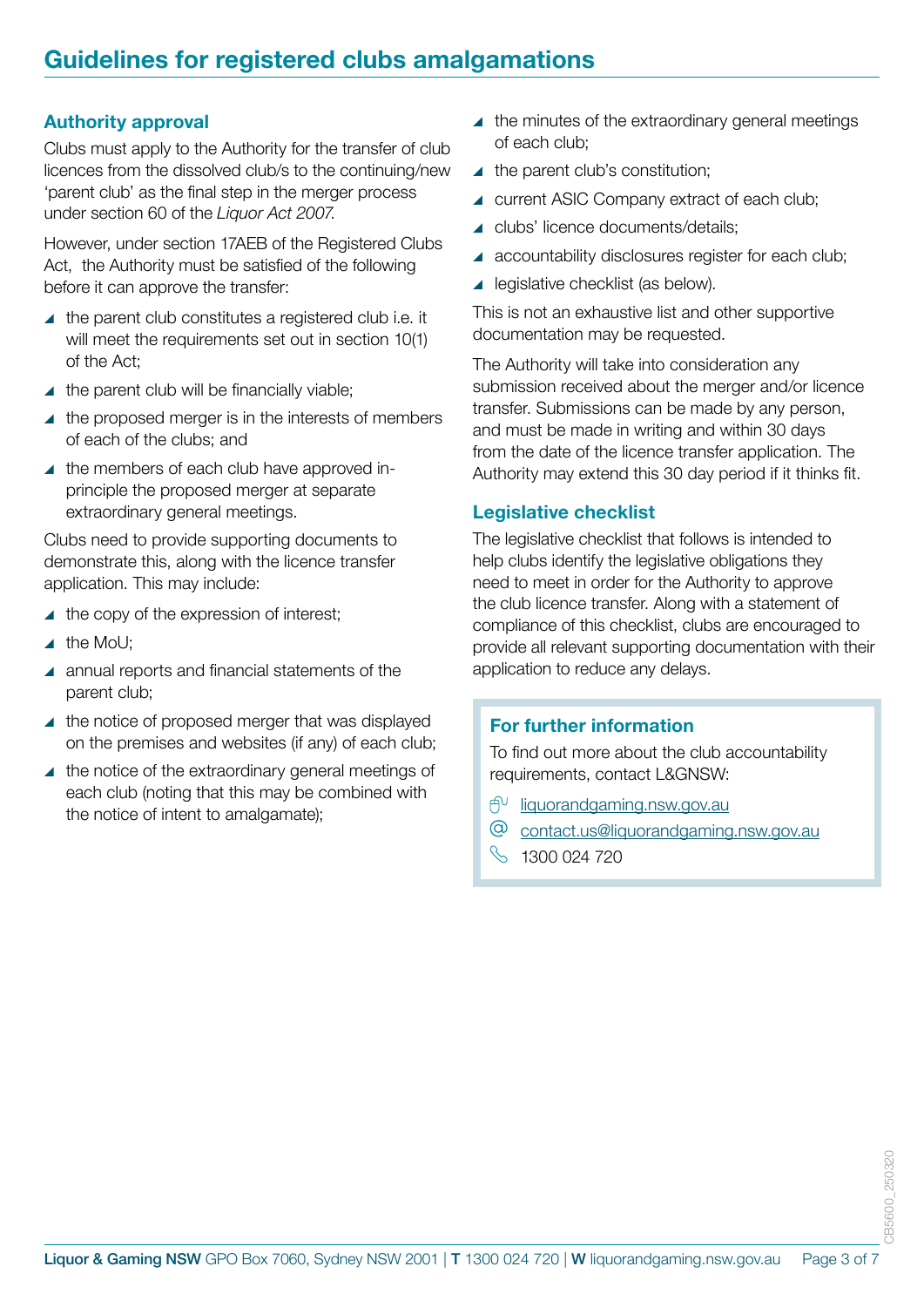# **Legislative checklist -**  *Registered Clubs Act 1976* **& Registered Clubs Regulation 2015** Note that both clubs involved in the merger are responsible for ensuring that these requirements are met. **Section or Clause Description** s. 10(1)(a) of Act The club is conducted in good faith as a club. s.10(1)(b) of Act The club is a company under the *Corporations Act 2001*, or a co-operative under the *Co-operatives Act 1992* or a corporation constituted by another Act.  $\Box$  Yes  $\Box$  No. s.10(1)(d) of Act The membership of the club has the minimum number of ordinary members, as prescribed in s.12 of the Act.  $\Box$  Yes  $\Box$  No s.10(1)(e) of Act The club is for social, literary, political, sporting or athletic purposes or any other lawful purposes; and for providing accommodation for members/quests.  $\Box$  No s.10(1)(f) of Act The club has premises of which it is the bona fide occupier.  $\Box$  Yes  $\Box$  No s.10(1)(g) of Act The club premises have accommodation appropriate for the purposes of the club. of the club.  $\Box$  No s.10(1)(h) of Act The club premises have a properly constructed bar and does not have a takeaway liquor service which can be accessed separately from the rest of the club premises.  $\Box$  No s.10(1)(i) of Act The members do not derive any profit, benefit or advantage from the club that is not offered equally to every full member.<br> $\Box$  Yes  $\Box$  No s.10(1)(j) of Act Only the club and its members are entitled to derive profit, benefit or advantage from the ownership or occupation of the club premises. s.10(1)(k) of Act The club secretary, manager, any employee or governing body member are not entitled to any payments based on liquor sales or the operation of gaming machines. Yes No s.10(1)(k1) of Act The membership of the governing body of the club must not exceed 9 persons.  $\rho$ ersons.  $\Box$  No s.10(1)(l) of Act The club complies with the reporting requirements prescribed in s.38 of the Act. the Act.  $\Box$  No. S.10(1)(m) of Act The club complies with the accountability requirements prescribed under Part 4A of the Act, including under the Registered Clubs  $\Box$  Yes  $\Box$  No. Note that the extension of the extension of the extension of the extension of the extension of the extension of the extension of the extension of the extension of the extension of the extension of the ex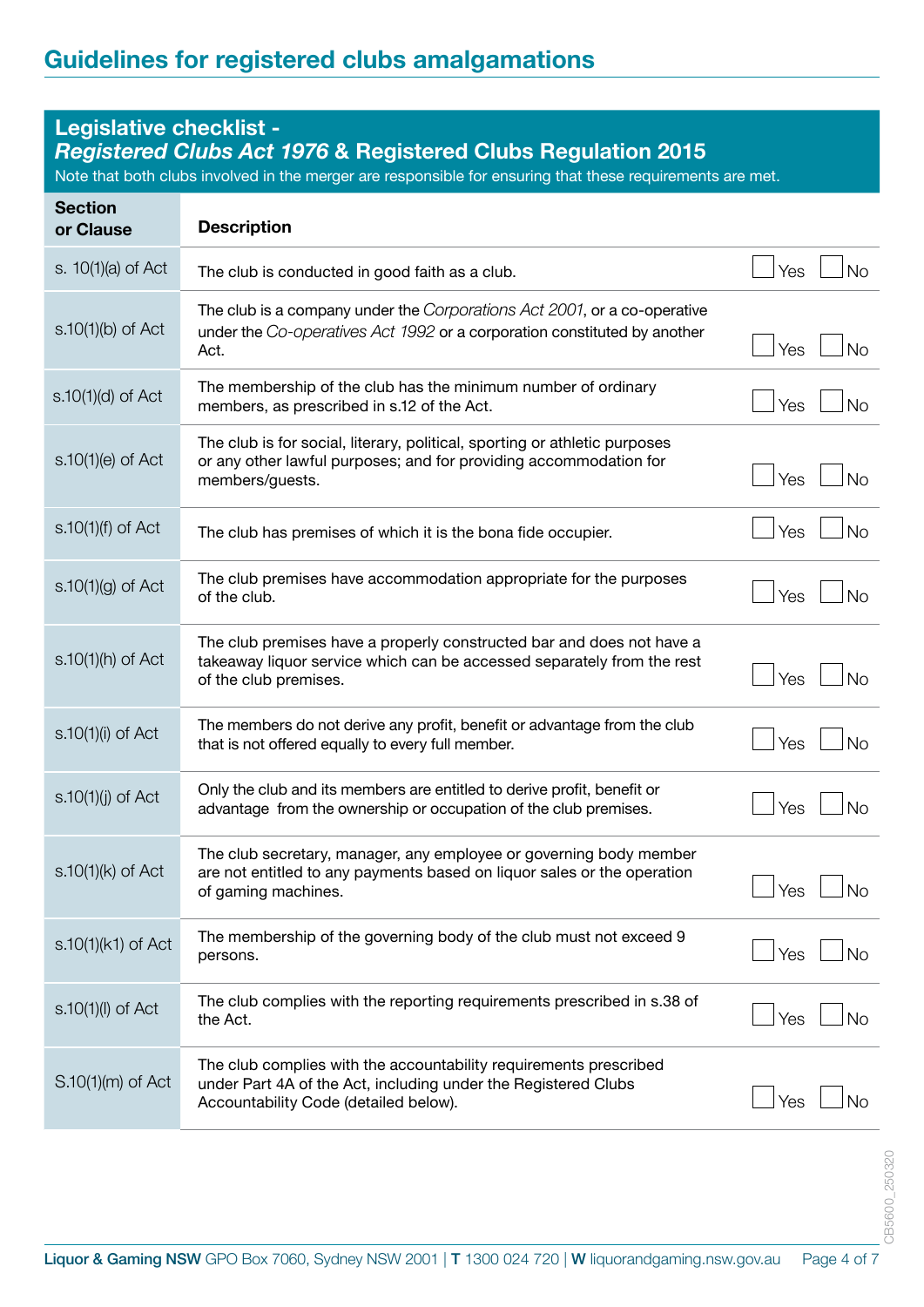# **Legislative checklist -**

# *Registered Clubs Act 1976* **& Registered Clubs Regulation 2015**

Note that both clubs involved in the merger are responsible for ensuring that these requirements are met.

| <b>Section</b><br>or Clause                 | <b>Description</b>                                                                                                                                                                                                                                                                                 |                        |
|---------------------------------------------|----------------------------------------------------------------------------------------------------------------------------------------------------------------------------------------------------------------------------------------------------------------------------------------------------|------------------------|
| $s.10(1)(n)$ of Act                         | Business conducted on club premises must not be managed or<br>controlled by any person/body other than the governing body of the<br>club, club secretary or manager, a person/body under a management<br>contract with the club, or appointed as administrator by the Authority/<br>Supreme Court. | Yes<br><b>No</b>       |
| S.17AC(2)<br>of Act                         | The parent club has established members of the dissolved club as a<br>separate class of members prior to amalgamation.                                                                                                                                                                             | Yes<br><b>No</b>       |
| s.17AE(2) of<br>Act & cl.5 of<br>Regulation | Each club has notified its members of the proposed amalgamation.                                                                                                                                                                                                                                   | Yes<br><b>No</b>       |
| s.17AEB(b)<br>of Act                        | The parent club will be financially viable following amalgamation.                                                                                                                                                                                                                                 | Yes<br><b>No</b>       |
| s.17AEB(c)<br>of Act                        | The proposed amalgamation is in the interests of the members of each<br>club.                                                                                                                                                                                                                      | Yes<br><b>No</b>       |
| s.17AEB(d)<br>of Act                        | The proposed amalgamation has been approved in principle at separate<br>extraordinary general meetings of the ordinary members of each club.                                                                                                                                                       | Yes<br><b>No</b>       |
| s.17AF of Act                               | The club will be amalgamated with no more than 10 other clubs at any<br>one time.                                                                                                                                                                                                                  | Yes<br><b>No</b>       |
| s.17AI of Act                               | The parent club will not dispose the major assets of dissolved club<br>within three years (or longer as agreed) following amalgamation without<br>the approval of the Authority.                                                                                                                   | Yes<br><b>No</b>       |
| $cl.4$ of<br>Regulation                     | The club has called for expressions of interest from clubs within a radius<br>of 50kms.                                                                                                                                                                                                            | $\vert$ Yes $\vert$ No |
| $cl.7(1)$ and $(2)$<br>of Regulation        | A Memorandum of Understanding detailing matters at cl. 7(2) has been<br>entered into by the amalgamating clubs.                                                                                                                                                                                    | Yes<br><b>No</b>       |
| $cl.7(3)$ of<br>Regulation                  | The Memorandum of Understanding has been provided to members 21<br>days before any vote to amalgamate.                                                                                                                                                                                             | Yes<br><b>No</b>       |
| $cl.7(3)(b)$ of<br>Regulation               | The Memorandum of Understanding has been made available for<br>viewing at the club premises.                                                                                                                                                                                                       | Yes<br><b>No</b>       |
| cl.3 of<br>Accountability<br>Code           | Contracts of employment of top executive have been reviewed by an<br>independent and qualified adviser before being approved by the club<br>board.                                                                                                                                                 | Yes<br><b>No</b>       |
|                                             |                                                                                                                                                                                                                                                                                                    |                        |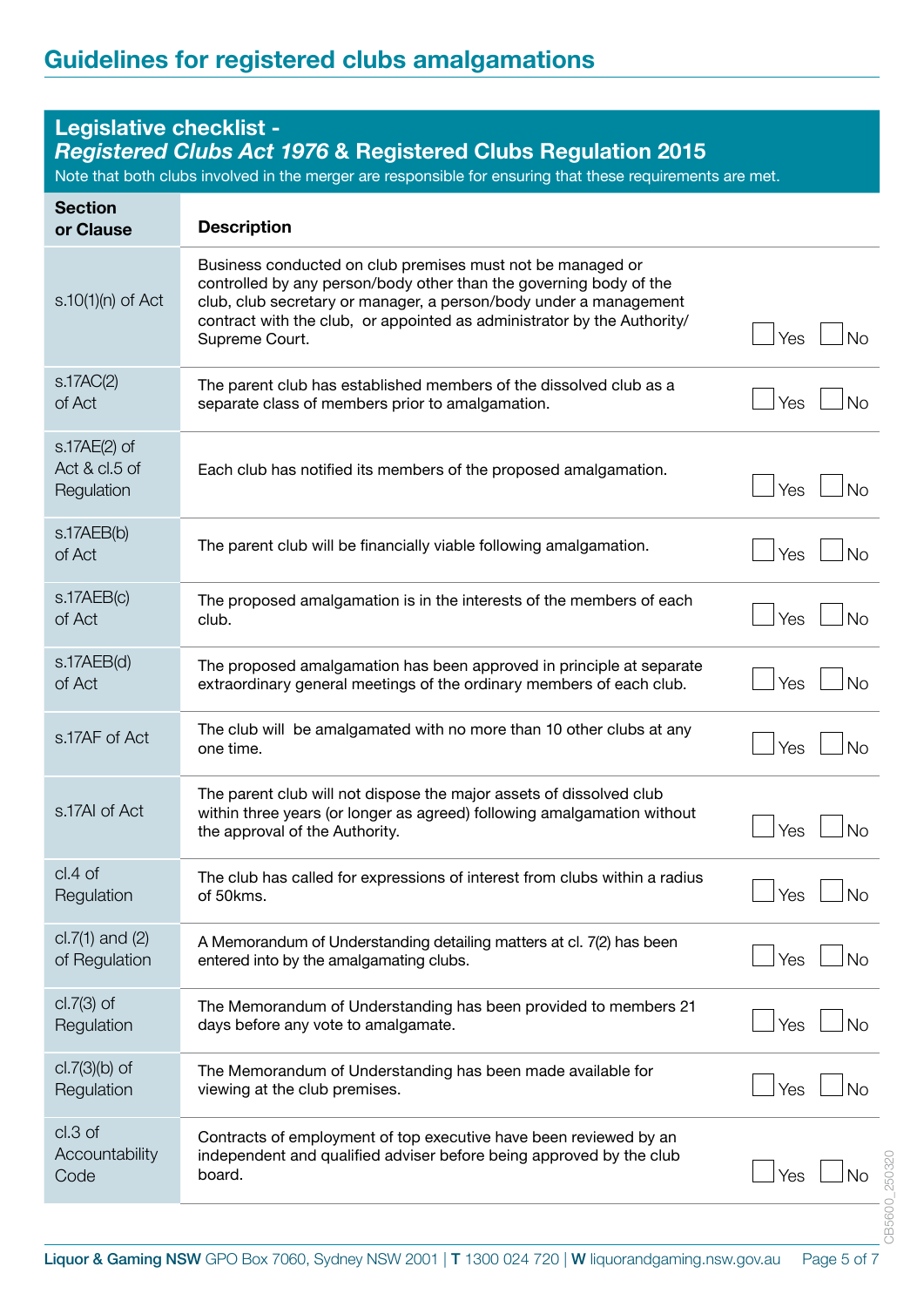#### **Legislative checklist -**  *Registered Clubs Act 1976* **& Registered Clubs Regulation 2015** Note that both clubs involved in the merger are responsible for ensuring that these requirements are met. **Section or Clause Description** cl.4(1) of Accountability **Code** The club must not enter into a contract with a director or top executive, or a company where they have a pecuniary interest, unless approved by the club board. An employment contract is exempt. cl.4(2) and (3) of **Accountability** Code The club must not enter into a contract with club secretary or manager, or with a close relative of the club secretary or manager, or with a company in which any of these persons have a controlling interest. An employment contract or a contract resulting from an open tender process is exempt. cl.6(1) of Accountability Code The club must not lend money to a director.  $\vert$  Yes  $\vert$   $\vert$  No cl.6(2) of Accountability Code The club must not lend money to an employee (excepting any amount lent in line with terms of employee's contract of employment), unless the proposed loan is \$10,000 or less and has been approved by the club board. Noticed that the set of the set of the set of the set of the set of the set of the set of the set of the set of the set of the set of the set of the set of the set of the set of the set of the set of the set of the cl.7 of Accountability Code The club must make all reasonable inquiries about employing close relatives of a club director or top executive, and the employment must be approved by the club board where the relevant director does not taking part in that decision. Yes No cl.8(1)(a) of **Accountability** Code The directors must declare any material personal interests relating to the affairs of the club.  $\begin{array}{c|c}\n\hline\n\end{array}$ cl.8(1)(b) of **Accountability** Code The directors and top executives must declare any personal or financial interests in contracts about procurement of goods/services or major  $\frac{1}{2}$  capital works of the club. cl.8(1)(c) of **Accountability** Code The directors and top executives must declare their financial interest in a hotel within 40 km radius of the club's premises. cl.8(1)(d) of Accountability Code The directors, top executives and employees must declare gifts or remuneration valued at or more than \$1,000 received from an affiliated body or from a person/body that has entered into a contract with the club.  $\Box$  Yes  $\Box$  No cl.8(2) of **Accountability** Code The club has procedures in place to ensure that the matters detailed under cl. 8(1) are disclosed within 21 days of the person becoming aware of them and are managed appropriately.